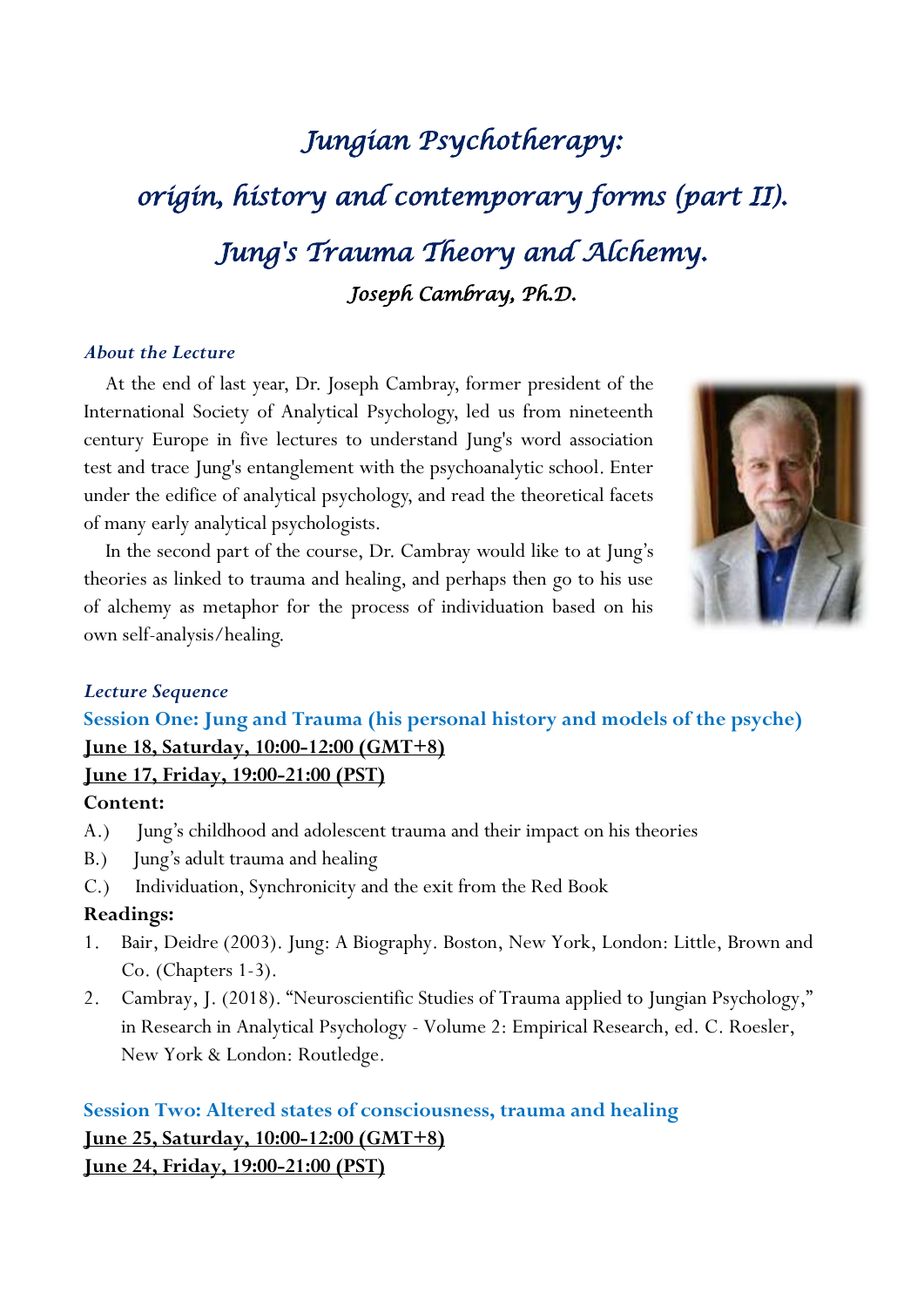#### **Content:**

- A.) Jung's Red Book
- B.) Contemporary understandings of non-ordinary states of consciousness.
- C.) Select Jungian models for working with trauma.

#### **Readings:**

- 1. Kalsched, Donald.(2013). Trauma and the Soul. New York & London: Routledge.
- 2. Cambray, J. (2020). "21st Century unconscious: altered states, oracles and intelligences," in Depth Psychology and Climate Change: The Green Book, ed. Dale Mathers, New York & London: Routledge.
- 3. Pollan, Michael.(2018). How to Change Your Mind. New York: Penguin Press.

#### **Session Three: Jung's turn towards alchemy**

### **July 2, Saturday, 10:00-12:00 (GMT+8)**

**July 1, Friday, 19:00-21:00 (PST)**

#### **Content:**

- A.) Post Red Book development of Jung's thought
- B.) Introduction to alchemy and its relevance to Jung's approach to analysis
- C.) Alchemical psychology

#### **Readings:**

- 1. Franz, Marie-Louise von. (1980). Alchemy: An Introduction to the Symbolism and the Psychology.Toronto: Inner City Books.
- 2. Hillman, James. (2021). Alchemical Psychology. Thompson, Conn.: Spring Publications; chapters 1&2.
- 3. Cambray, J. (in publication)."Trailblazing, a Red Book Pathway: From Synchronicity to the Oracular Field." Jung's Red Book for our Time: Searching for Soul under Postmodern Conditions, Volume 3, ed. Murray Stein, Asheville, North Carolina: Chiron Publications.

## **Session Four: Alchemical psychology: prima materia, metals, operations and transmutation**

# **July 9, Saturday, 10:00-12:00 (GMT+8)**

#### **July 8, Friday, 19:00-21:00 (PST)**

#### **Content:**

- A.) Prima Materia and the goals of alchemy
- B.) Vessels, Art of the Fire, Metals
- C.) Operations

#### **Readings:**

1. Edinger, Edward. (1991). The Anatomy of the Psyche: Alchemical Symbolism in Psychotherapy. Chicago and La Salle, Il: Open Court.